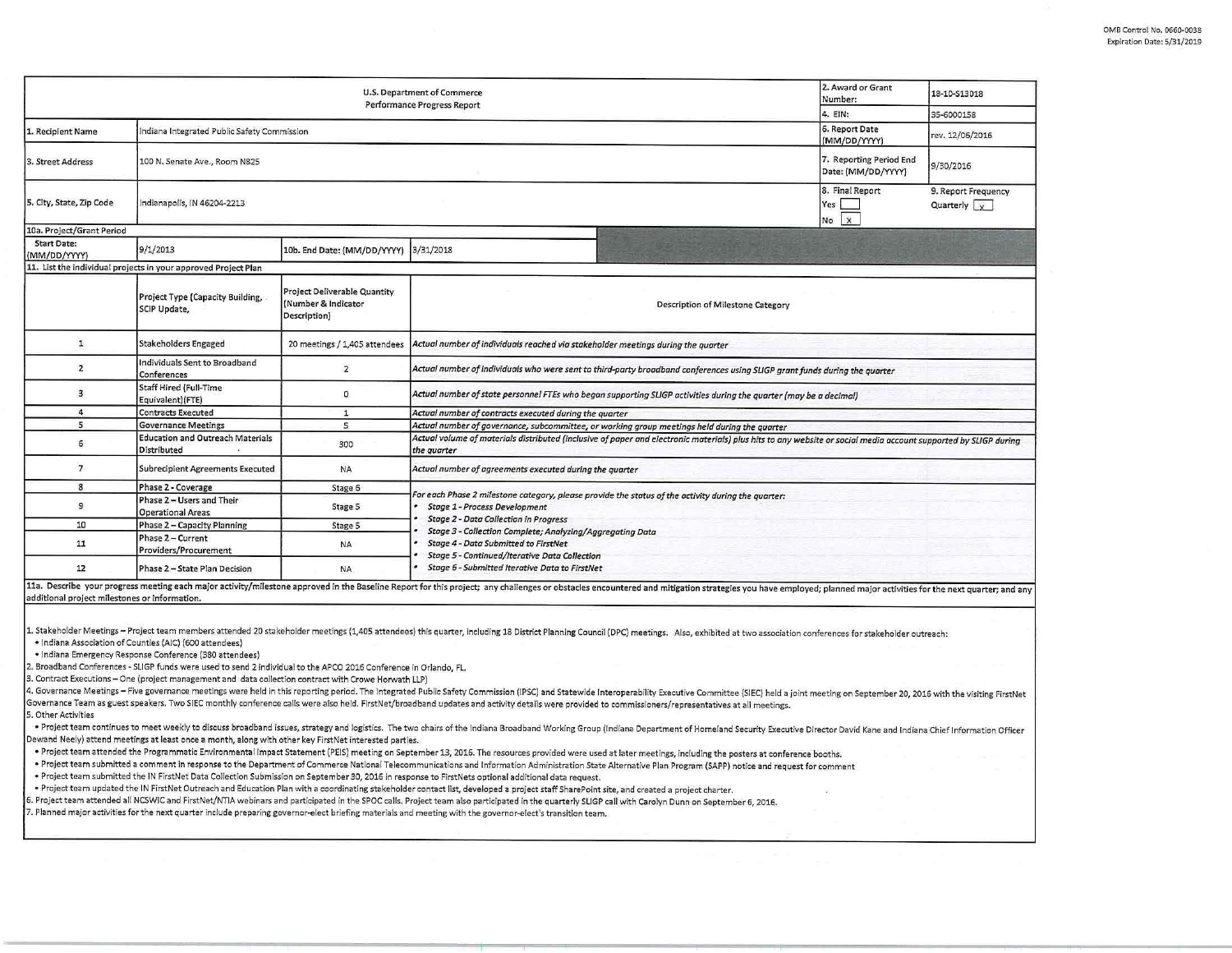11b. If the project team anticipates requesting any changes to the approved Baseline Report in the next quarter, describe those below. Note that any substantive changes to the Baseline Report must be approved by the Depart implementation.

None.

11c. Provide any other information that would be useful to NTIA as it assesses this project's progress.

11d. Describe any success stories or best practices you have identified. Please be as specific as possible.

12. Personnel

12a. If the project is not fully staffed, describe how any lack of staffing may impact the project's time line and when the project will be fully staffed.

3.

Indiana Governor Mike Pence instituted a "recalibration" effort (i.e. hiring freeze) in February 2016, which put a halt to our imminent plan to hire an Outreach Coordinator for the Northern half of the state. IPSC staff is meetings continues

|                                                  | 12b. Staffing Table - Please include all staff that have contributed time to the project. Please do not remove individuals from this table. |                                   |                                                                                        |                      |                               |                   |                 |                                         |                                          |
|--------------------------------------------------|---------------------------------------------------------------------------------------------------------------------------------------------|-----------------------------------|----------------------------------------------------------------------------------------|----------------------|-------------------------------|-------------------|-----------------|-----------------------------------------|------------------------------------------|
| Job Title                                        | FTE%                                                                                                                                        | Project (s) Assigned              |                                                                                        |                      |                               |                   |                 | Change                                  |                                          |
| <b>Executive Director</b>                        | 0.15                                                                                                                                        | FirstNet Single Point of Contact  |                                                                                        |                      |                               |                   |                 |                                         |                                          |
| Statewide Interoperability<br>Coordinator (SWIC) | 0.5                                                                                                                                         | Provides project oversight        |                                                                                        |                      |                               |                   |                 |                                         |                                          |
| <b>Communications Director</b>                   | 0.5                                                                                                                                         |                                   | Directs outreach program and oversee grant reporting                                   |                      |                               |                   |                 |                                         |                                          |
| Comptroller                                      | 0.05                                                                                                                                        |                                   | Supports budgetary and financial requirements, including grants and RFPs               |                      |                               |                   |                 |                                         |                                          |
| <b>Operations Manager</b>                        | 0.05                                                                                                                                        | Provides operational support      |                                                                                        |                      |                               |                   |                 |                                         |                                          |
| Logistics Manager                                | 0.05                                                                                                                                        | Provides technical guidance (SME) |                                                                                        |                      |                               |                   |                 |                                         |                                          |
| <b>Field Coordinator</b>                         | 0.5                                                                                                                                         | Provides outreach/education       |                                                                                        |                      |                               |                   |                 |                                         |                                          |
| <b>Field Coordinator</b>                         | 0.5                                                                                                                                         | Provides outreach/education       |                                                                                        |                      |                               |                   |                 |                                         | position unfilled                        |
| Administrative Assistant                         | 0.05                                                                                                                                        |                                   | Provides administrative support for governance meetings and other project requirements |                      |                               |                   |                 |                                         |                                          |
| Clerk                                            | 0.045                                                                                                                                       | Provides clerical support         |                                                                                        |                      |                               |                   |                 |                                         |                                          |
| Co-chair of Exec Comm (IN DHS<br>Dir)            | 0.05                                                                                                                                        | Provides Governance               |                                                                                        |                      |                               |                   |                 |                                         |                                          |
| Co-chair of Exec Comm (CIO)                      | 0.05                                                                                                                                        | Provides Governance               |                                                                                        |                      |                               |                   |                 |                                         |                                          |
| Gov's Ofc Public Safety<br>Counselor             | $\Omega$                                                                                                                                    | Provides Governance               |                                                                                        |                      |                               |                   |                 |                                         |                                          |
| <b>GIS Coordinator</b>                           | 0.07                                                                                                                                        | Provides technical guidance (SME) |                                                                                        |                      |                               |                   |                 |                                         |                                          |
| 13. Subcontracts (Vendors and/or Subrecipients)  |                                                                                                                                             |                                   |                                                                                        |                      |                               |                   |                 |                                         |                                          |
|                                                  | 13a. Subcontracts Table - Include all subcontractors. The totals from this table must equal the "Subcontracts Total" in Question 14f.       |                                   |                                                                                        |                      |                               |                   |                 |                                         |                                          |
| Name                                             | Subcontract Purpose                                                                                                                         |                                   | Type<br>(Vendor/Subrec.)                                                               | RFP/RFQ Issued (Y/N) | Contract<br>Executed<br>(Y/N) | <b>Start Date</b> | <b>End Date</b> | <b>Total Federal Funds</b><br>Allocated | <b>Total Matching Funds</b><br>Allocated |
| ProCaM Inc.                                      | conference planner                                                                                                                          |                                   | vendor                                                                                 | N                    | Y                             | 9/1/2014          | 8/31/2016       | \$42,075.00                             | \$0.00                                   |
| Michael Baker International<br>(via Guidesoft)   | focus group convener; data collection                                                                                                       |                                   | vendor                                                                                 | Y                    | Y                             | 7/8/2015          | 12/8/2015       | \$89,000.00                             | \$0.00                                   |
| Crowe Horwath                                    | project management                                                                                                                          |                                   | vendor                                                                                 | Y                    | Ÿ                             | 7/5/2016          | 5/31/2018       | \$1,799,775.00                          | \$0.00                                   |
|                                                  |                                                                                                                                             |                                   |                                                                                        |                      |                               |                   |                 |                                         |                                          |
|                                                  | 13b. Describe any challenges encountered with vendors and/or subrecipients.                                                                 |                                   |                                                                                        |                      |                               |                   |                 |                                         |                                          |
|                                                  | The start date for Crowe contract has been corrected to 07/05/2016.<br>ProCaM contract was renewed to new end date of 08/31/2016.           |                                   |                                                                                        |                      |                               |                   |                 |                                         |                                          |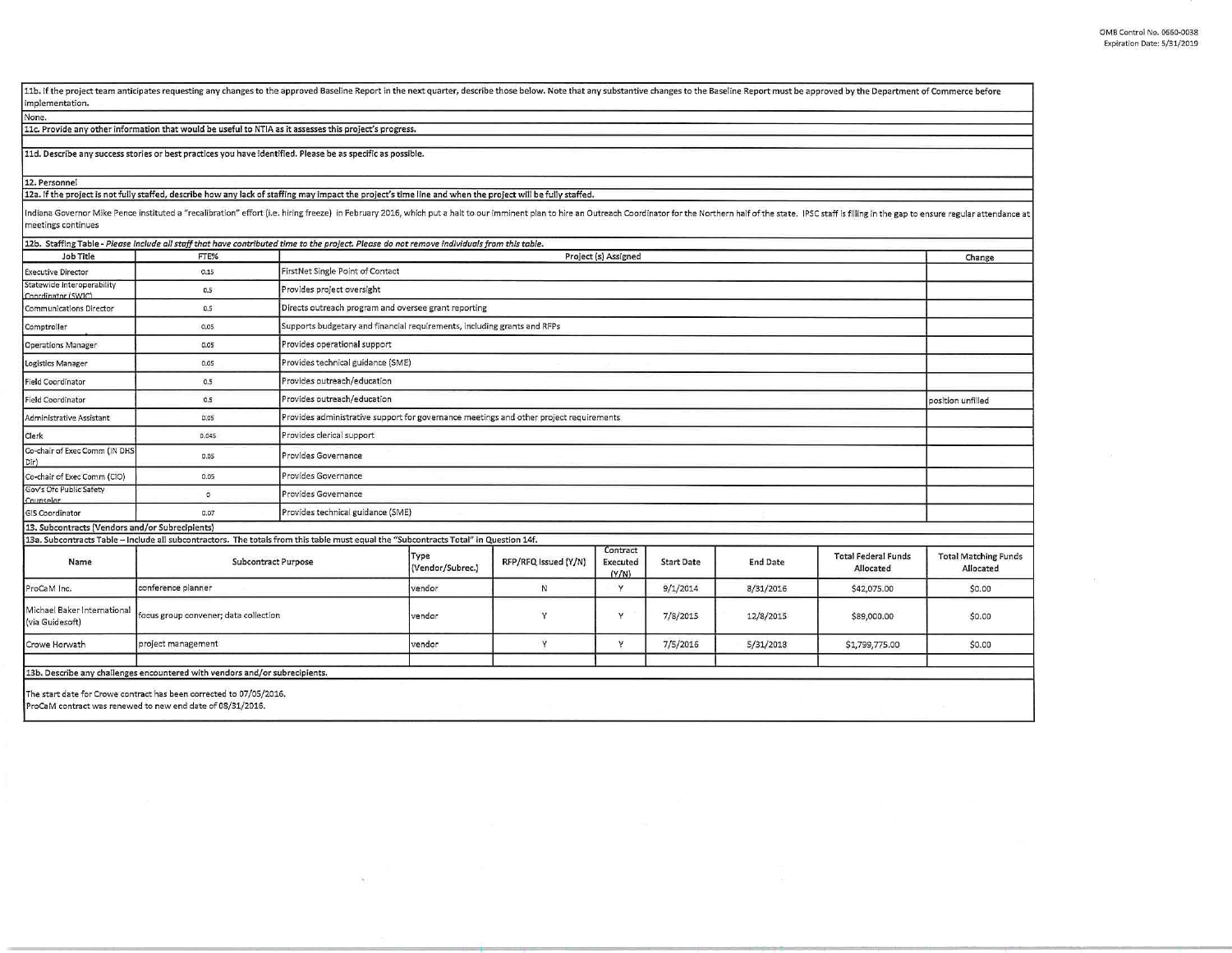|  | 14. Budget Worksheet |  |
|--|----------------------|--|

Columns 2, 3 and 4 must match your current project budget for the entire award, which is the SF-424A on file.

| Only list matching funds that the Department of Commerce has already approved.                                                                          |                                                                                                                                                                                                 |                                       |                         |                                 |                                                                  |                                 |
|---------------------------------------------------------------------------------------------------------------------------------------------------------|-------------------------------------------------------------------------------------------------------------------------------------------------------------------------------------------------|---------------------------------------|-------------------------|---------------------------------|------------------------------------------------------------------|---------------------------------|
| Project Budget Element (1)                                                                                                                              | Federal Funds Awarded (2)                                                                                                                                                                       | <b>Approved Matching</b><br>Funds (3) | <b>Total Budget (4)</b> | (5)                             | Federal Funds Expended   Approved Matching Funds<br>Expended (6) | <b>Total funds Expended (7)</b> |
| a. Personnel Salaries                                                                                                                                   | \$0.00                                                                                                                                                                                          | \$459,864.00                          | \$459,864.00            | \$0.00                          | \$243,947.99                                                     | \$243,947.99                    |
| b. Personnel Fringe Benefits                                                                                                                            | \$0.00                                                                                                                                                                                          | \$128,762.00                          | \$128,762.00            | \$0.00                          | \$68,311.03                                                      | \$68,311.03                     |
| c. Travel                                                                                                                                               | \$343,354.00                                                                                                                                                                                    | \$0.00                                | \$343,354.00            | \$32,562.15                     | \$0.00                                                           | \$32,562.15                     |
| d. Equipment                                                                                                                                            | \$0.00                                                                                                                                                                                          | \$0.00                                | \$0.00                  | \$0.00                          | \$0.00                                                           | \$0.00                          |
| e. Materials/Supplies                                                                                                                                   | \$4,800.00                                                                                                                                                                                      | \$0.00                                | \$4,800.00              | \$256.27                        | \$0.00                                                           | \$256.27                        |
| f. Subcontracts Total                                                                                                                                   | \$1,930,850.00                                                                                                                                                                                  | \$0.00                                | \$1,930,850.00          | \$178,975.17                    | \$0.00                                                           | \$178,975.17                    |
| g. Other                                                                                                                                                | \$75,500.00                                                                                                                                                                                     | \$0.00                                | \$75,500.00             | \$42,443.05                     | \$0.00                                                           | \$42,443.05                     |
| h. Indirect                                                                                                                                             | \$0.00                                                                                                                                                                                          | \$0.00                                | \$0.00                  | \$0.00                          | \$0.00                                                           | \$0.00                          |
| i. Total Costs                                                                                                                                          | \$2,354,504.00                                                                                                                                                                                  | \$588,626.00                          | \$2,943,130.00          | \$254,236.64                    | \$312,259.02                                                     | \$566,495.66                    |
| j. % of Total                                                                                                                                           | 80%                                                                                                                                                                                             | 20%                                   | 100%                    | 45%                             | 55%                                                              | 100%                            |
|                                                                                                                                                         | 15. Certification: I certify to the best of my knowledge and belief that this report is correct and complete for performance of activities for the purpose(s) set forth in the award documents. |                                       |                         |                                 |                                                                  |                                 |
| 16a. Typed or printed name and title of Authorized Certifying Official:<br>David W. Vice<br>Agency Executive Director; FirstNet Single Point of Contact |                                                                                                                                                                                                 |                                       |                         | 16c. Telephone (area            | 317-234-1541                                                     |                                 |
|                                                                                                                                                         |                                                                                                                                                                                                 |                                       |                         | code, number, and<br>extension) |                                                                  |                                 |
|                                                                                                                                                         |                                                                                                                                                                                                 |                                       |                         |                                 | dvice@ipsc.in.gov                                                |                                 |
| 16b. Signature of Authorized Certifying Official:                                                                                                       |                                                                                                                                                                                                 |                                       |                         | 16d. Email Address:             |                                                                  |                                 |
| au                                                                                                                                                      |                                                                                                                                                                                                 |                                       |                         | Date:                           | rev. 12/06/2016                                                  |                                 |